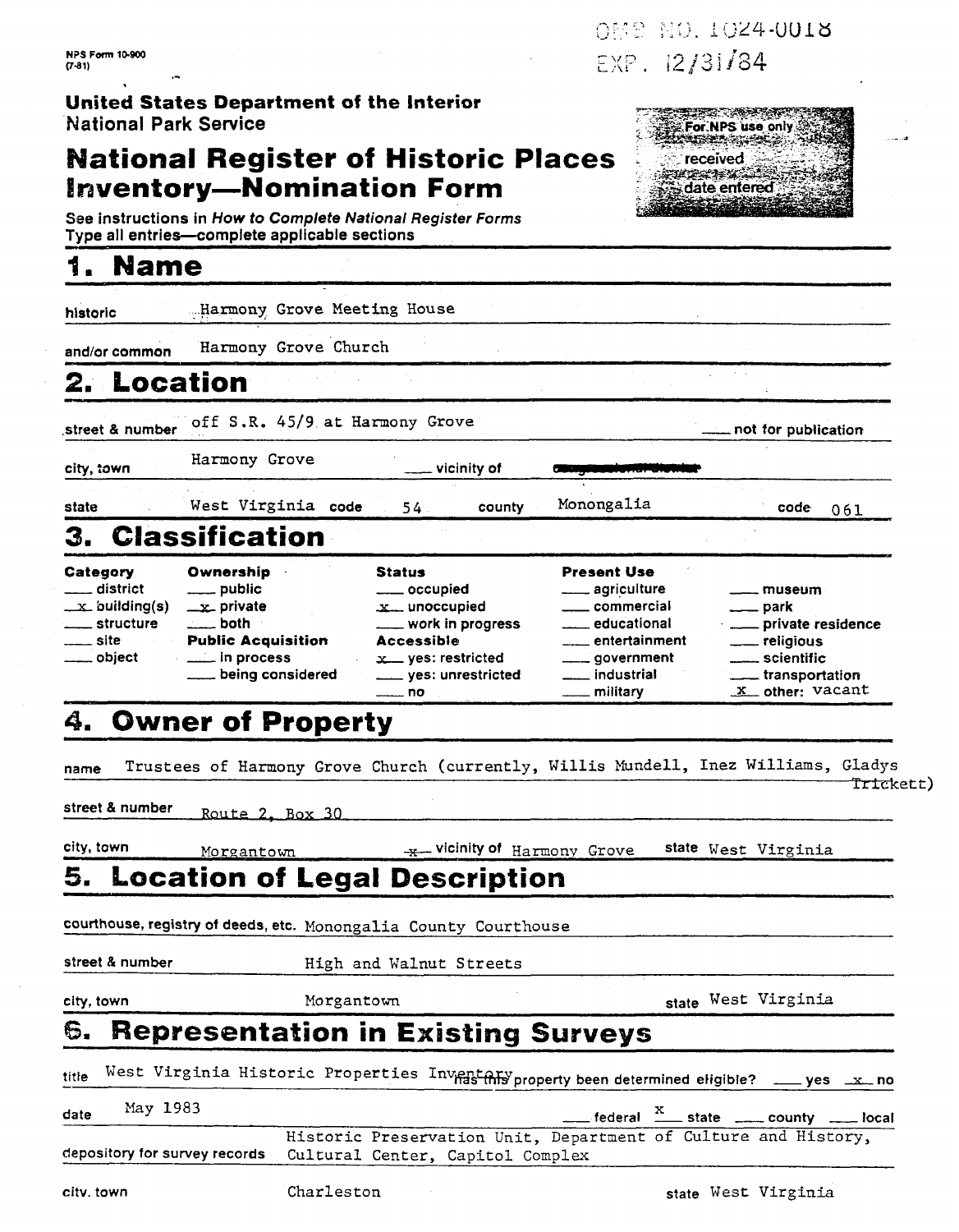# **Description** -

| <b>7. Description</b>                                                      |                                                                                                                                                                                                                                      |                                              |                                                                       |  |  |  |
|----------------------------------------------------------------------------|--------------------------------------------------------------------------------------------------------------------------------------------------------------------------------------------------------------------------------------|----------------------------------------------|-----------------------------------------------------------------------|--|--|--|
| <b>Condition</b><br>_____ excellent<br>$\_x$ good<br><sub>-----</sub> fair | deteriorated<br>ruins<br>unexposed                                                                                                                                                                                                   | <b>Check one</b><br>$X$ unaltered<br>altered | <b>Check one</b><br>$X$ original site<br><sub>---</sub> moved<br>date |  |  |  |
|                                                                            | <b>Plannoise the monocot and estated (R to contract and all contract of the contract of the contract of the contract of the contract of the contract of the contract of the contract of the contract of the contract of the cont</b> |                                              |                                                                       |  |  |  |

### **Describe the present and original (if known) physical appearance**

The Harmony Grove Meeting House, located three miles from Morgantown and about one-quarter mile from River Road in Harmony Grove, is a small wood frame building built in 1854. The building is 20 feet wide and **SO** feet long and is one story in height. The church rests on a foundation of rough-cut stone blocks laid in roughly regular courses, although there is no clear ashlar pattern; some of the foundation stones have shifted or been dislodged, but these were repaired in the spring of 1983, using the "Preservation Brief" guidelines for the mortar. The floor joists **are** oak logs, rough hewn only on the top side; these are still in good condition. The wall treatment is beveled siding with endboards, and this has been painted white. The church has a standing seam tin roof, painted red, and has two brick chimneys; only one of the chimneys is still functional. Each of the long walls of the church has three gothic-arched 4/4 windows with wood surrounds. The single panelled front door is centered on the north wall and has a gothic-arched wood architrave, with a 2-light transom. In the gable on the north side is a 4-light semi-circular window with wood surrounds, . . :<. \_. **I** . . . . . **-i** .. -

The interior of the church is panelled with horizontal wood siding, painted white, above a dark ' wood wainscoting with moulded chair rail. The altar area is on a raised platform at the south end of the building. The church is now furnished with pews, altar table, lecturn/pulpit 'and other miscellaneous furniture. No date is known for the furnishings, but the pews are not attached to the wood floor. The church was heated by a stove and lighted by light fixtures hanging from the flat wood ceiling.

There appear to have been no alterations to the church. One old-time resident reported that an addition had been built on the church, but there is no architectural evidence for that, i.e. . constructed in 2 stages, so the resident may have been referring to the construction of the raised altar area, but that would have been a minor change.

يحتار البحرير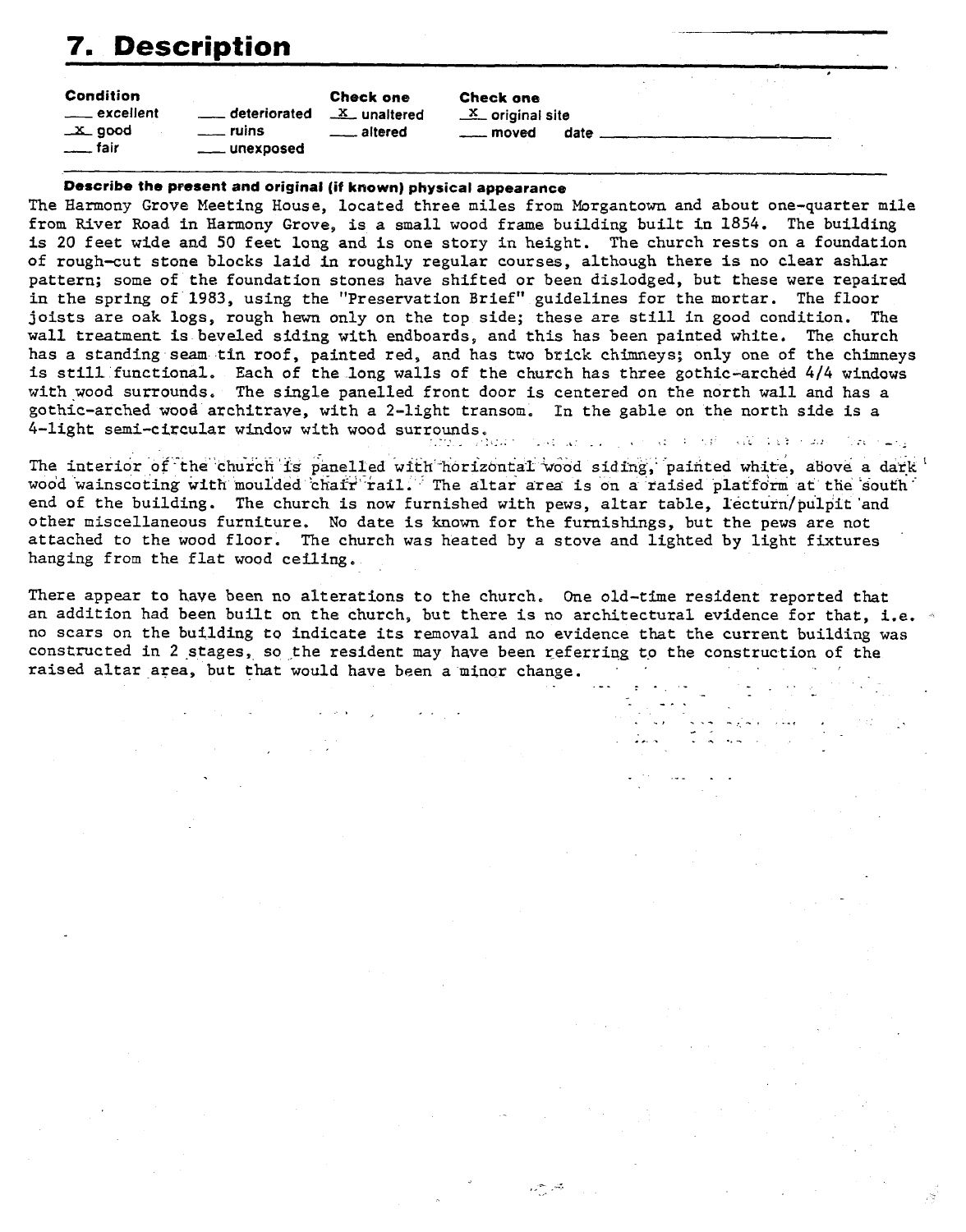| 8.                                                                                                                                                  | <b>Significance</b>                                                                                                                                                                                                              |                                                                                                                                                          |                                                                                                                                                                                   |                                                                                                                                  |
|-----------------------------------------------------------------------------------------------------------------------------------------------------|----------------------------------------------------------------------------------------------------------------------------------------------------------------------------------------------------------------------------------|----------------------------------------------------------------------------------------------------------------------------------------------------------|-----------------------------------------------------------------------------------------------------------------------------------------------------------------------------------|----------------------------------------------------------------------------------------------------------------------------------|
| Period<br>__ prehistoric<br>$-1400 - 1499$<br>$-1500 - 1599$<br>$-1600 - 1699$<br>$-1700 - 1799$<br>$\underline{X}$ 1800-1899<br>$-1900-$<br>ピー 古って | Areas of Significance-Check and justify below<br>archeology-prehistoric ____ community planning<br>___ archeology-historic<br>_____ agriculture<br>$\mathbf{r}$ architecture<br>$\equiv$ art<br>_____ commerce<br>communications | conservation<br>economics<br>$\mathbf{r}$ education<br>___ engineering<br>exploration/settlement ___ philosophy<br>___ industry<br><u>_</u> __ invention | $\frac{1}{2}$ landscape architecture $\frac{X}{X}$ religion<br>$\frac{1}{2}$ law<br>__ literature<br>$\equiv$ military<br>$\rule{1em}{0.15mm} \dots$ music<br>politics/government | ____ science<br>____ sculpture<br>$\equiv$ social/<br>humanitarian<br><u>essent</u> theater<br>transportation<br>other (specify) |
| <b>Specific dates</b>                                                                                                                               | October 1854                                                                                                                                                                                                                     | <b>Builder/Architect</b>                                                                                                                                 | UNKNOWN                                                                                                                                                                           |                                                                                                                                  |

### **Statement of Significance (in one paragraph)**

The Harmony Grove Meeting House, built in October 1854 for use by several denominations, is significant as the oldest unaltered church building in Monongalia County and as the best surviving structure in the small community of Harmony Grove, a dispersed farming community located about three miles from Morgantown; the oldest houses in the community have been altered, the c. 1871 school destroyed and the 1925 replacement heavily modified, and there were no commercial structures in the community, so the meeting house, also once used as a school, was the community center of the village, at least until paved roads first provided better access to Morgantown in 1932. The building housed religious services for Episcopalians, Presbyterians, Methodist. Episcopals, Methodist Protestants and Baptists, although it was primarily used by Methodists in the twentieth century.

**The** present site of Harmony Grove was first settled before 1800 by Isaac Van Camp of Virginia. He purchased 800 acres of land in what would become known as "The Old Camp Settlement." By 1922, Harmony Grove had grown to include about 30 families, one church and one school.

The Harmony Grove Meeting House was built in 1854 by the Presbyterians, Baptists and Methodists in the Harmony Grove community, nine years after the old local Presbyterian Church ("Burnt Meeting House") was destroyed by fire in 1845. Some of the members of the "Burnt Meeting House" joined others on Dents Run to build the Sugar Grove Church (since altered), while others became<br>partof, the Harmony Grove congregation. The original record of the church, dated 0ctober 8, 1853, part of the Harmony Grove congregation. The original record of the church, dated October 8, 1853,<br>states that "a meeting of the subscribers of said church for the purpose of selecting a site and adopting laws and regulations by which said organization should be governed and maintained. . .<br>This house is to be used for the worship of God and to be a union meeting house." Rawley Evans became the first president of the Harmony Grove Meeting House, with Ulysses Camp as the first secretary; the first trustees were Jessie Holland, Rawley Evans and John Camp, Sr. The subscribers to the meeting house, as they were identified in the constitution and by-laws of the organization, purchased land from Rufus Cox "at the forks of the road, one leading to Evans Ferry and the other to Kern's Mill."

The constitution and deed also stated the conditions for the use of the building. The first resolution of the constitution stated that Roman Catholics were prohibited from using the structure, not a surprising statement in mid-nineteenth-century America. The second resolution stated that Methodist Episcopals and Methodist Protestants could usethe church on the first Sunday of each month, "the Presbyterians old side and the Cumberland Presbyterians" on the second Sunday, and the "Baptist Reformed" on the third Sunday. The fourth and fifth Sundays were "to be left open to any Protestant Minister of good standing in his own church." Finally, the church was to be used as a school during week days. None of these provisions would have been unusual in a **rurz**  *area,* where denominations could not afford to build separate churches, where congregations were served by circuit riders, and where it would have been wasteful to build two public buildings, or i'or worship on Sunday and one for education during the week.

It should be noted that the deed signed between Cox and Holland, Camp and Evans, as trustees of the "Harmony Grove Schoolhouse" in September 1854 gave the land to the trustees "and their successors in office for the use of Public worship and school." According to the constitution of the group, the subscribers were to meet and elect a replacement "if any of the trustees should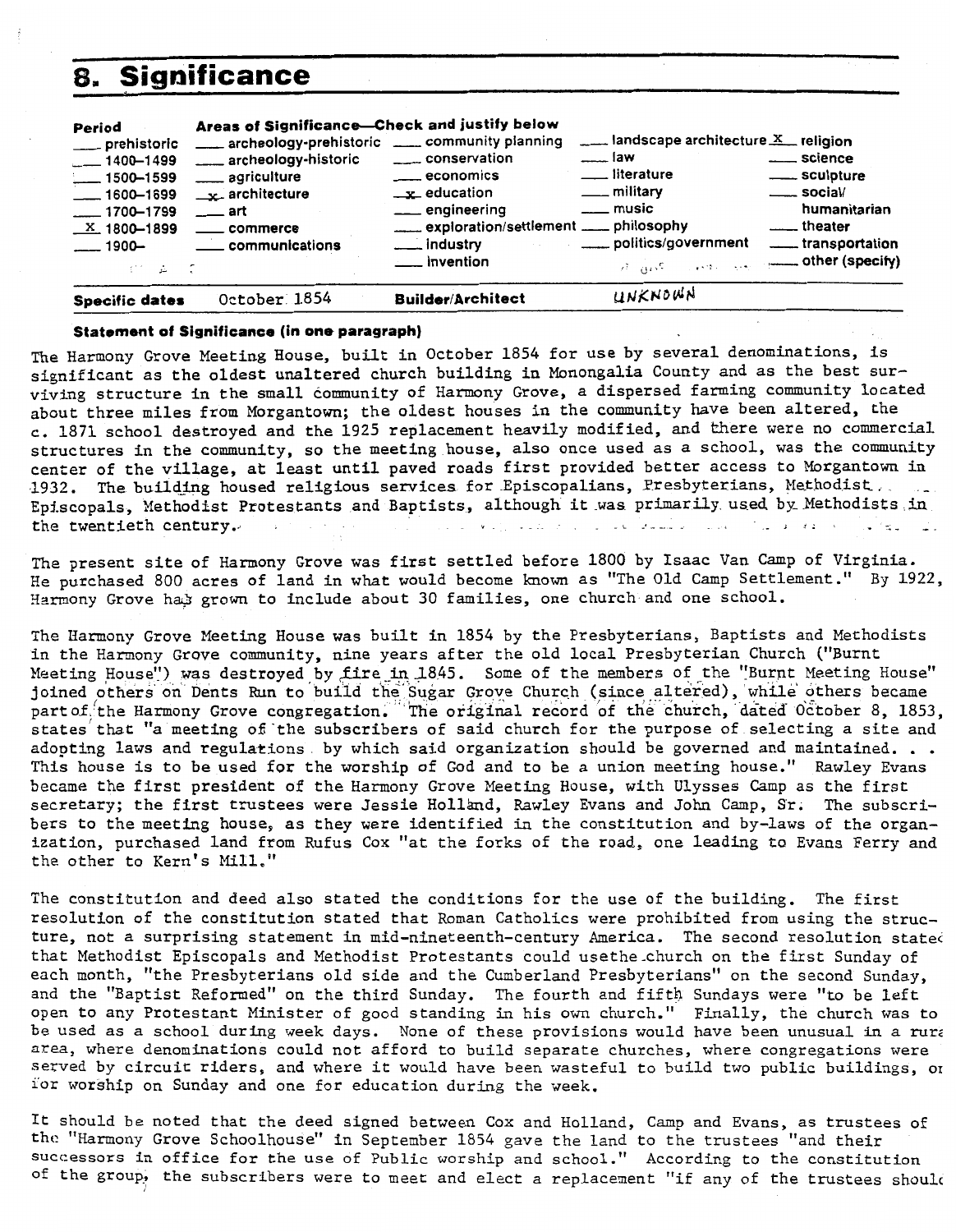| United States Department of the Interior<br><b>Heritage Conservation and Recreation Service</b>                |                         | For HCRS use only                                |
|----------------------------------------------------------------------------------------------------------------|-------------------------|--------------------------------------------------|
| <b>National Register of Historic Places</b><br><b>Inventory-Nomination Form</b><br>Harmony Grove Meeting House |                         | and the state of the<br>received<br>date entered |
| Continuation sheet                                                                                             | 8<br><b>Item number</b> | Page                                             |

die or remove." This deed still seems to govern the ownership of the property and has never been superceded by another instrument, i.e., one conveying the property to the Methodist Conference. The residents of the community have now organized as the Harmony Grove Community Association, with three trustees for the church and three for the community, to assume ownership of the property and manage the restoration of the structure.

While the official records of the church note that it could have been used as a school as early as 1854, it seems to have been part of the school system for the county only after 1864. In that year, Grant District was divided into 12 districts, including Harmony Grove, with 2 more added in 1871 and 1872. Lillie Low (1864-65) and Henry L. Cox (1867-70) were the first 2 teachers identified for the school, In 1871, the Board of Education purchased land immediately to the east of the church and built a wood frame school that later was torn down. The present buffbrick school was built in 1925 and has been heavily altered for commercial use. Thus, if the church was used for school purposes after 1871, it was only on a temporary basis.

**A** variety of denominations continued to use the church until about 1910, including Old Side Baptists, Baptist Revivals and Church of the Brethren. Methodism became the prevailing denomination, probably due to that group's well-known unique ability to serve residents of isolated rural areas through circuit riders and lay leaders. After 1913, there is a continuous list of Methodist preachers available, first as Methodist Episcopal, South, and, eventually, as Methodist and United Methodist. These preachers served short terms on the circuits including Harmony Grovz The last of these preachers closed the church in 1979, and it has been vacant ever since, although efforts are now underway to restore it.

Throughout its years as a church and school, the Harmony Grove Meeting House has been a center fo community activities, and the recent restoration efforts are part of that community focus. **In**  the past, the building sheltered parties, spelling bees, corn huskings, quilting bees, apple parings and cider parties, typical activities to draw together residents of isolated West Virginia communities. The green between the school and church was the scene of weddings, picnics, quilting bees and festivals. Before the road to Morgantown was paved in 1932, Harmony Grove was a remote community, so the church served as the social center, as it did in many rural areas.

Finally, some documentation is obviously needed for the statement that this is the oldest unalter church in the county. Dr. and Mrs. Gideon S. Dodds surveyed Monongalia County's churches between 1 remote community, so the church served as the social center, as it did in many rural areas.<br>
Finally, some documentation is obviously needed for the statement that this is the oldest unalter<br>
church in the county. Dr. an Finally, some documentation is obviously needed for the statement that this is the oldest unalter<br>church in the county. Dr. and Mrs. Gideon S. Dodds surveyed Monongalia County's churches between<br>1949 and 1954, publishing t County, West Virginia and Other Relative Historical Data (1954). They identified 19 churches tha<br>could pre-date Harmony Grove or be contemporary with it. However, all have been torn down, scheduled for demolition or remodelled. The 19 are: Avery Methodist, Bethel Methodist, Calvary Methodist, Drummond Chapel Methodist, Eden Methodist, Fairview Methodist, Fletcher Methodist, For of Cheat Baptist, Goshen Baptist, McCurdysville Methodist, Mt, **Harman** Methodist, Kt. Hood Methodi Pleasant Valley Methodist, Riverseam Methodist, Sugar Grove Presbyterian, Wadestown Methodist, Wesley Methodist, Woodland Methodist, and Zion Methodist, Zion Methodist, built in 1839 and probably unaltered, is being sold and is scheduled for demolition in the summer of 1983. Thus, it would appear that Harmony Grove is the oldest unaltered church in the county. Please note tha Forks of Cheat is currently the oldest congregation, not the oldest church building.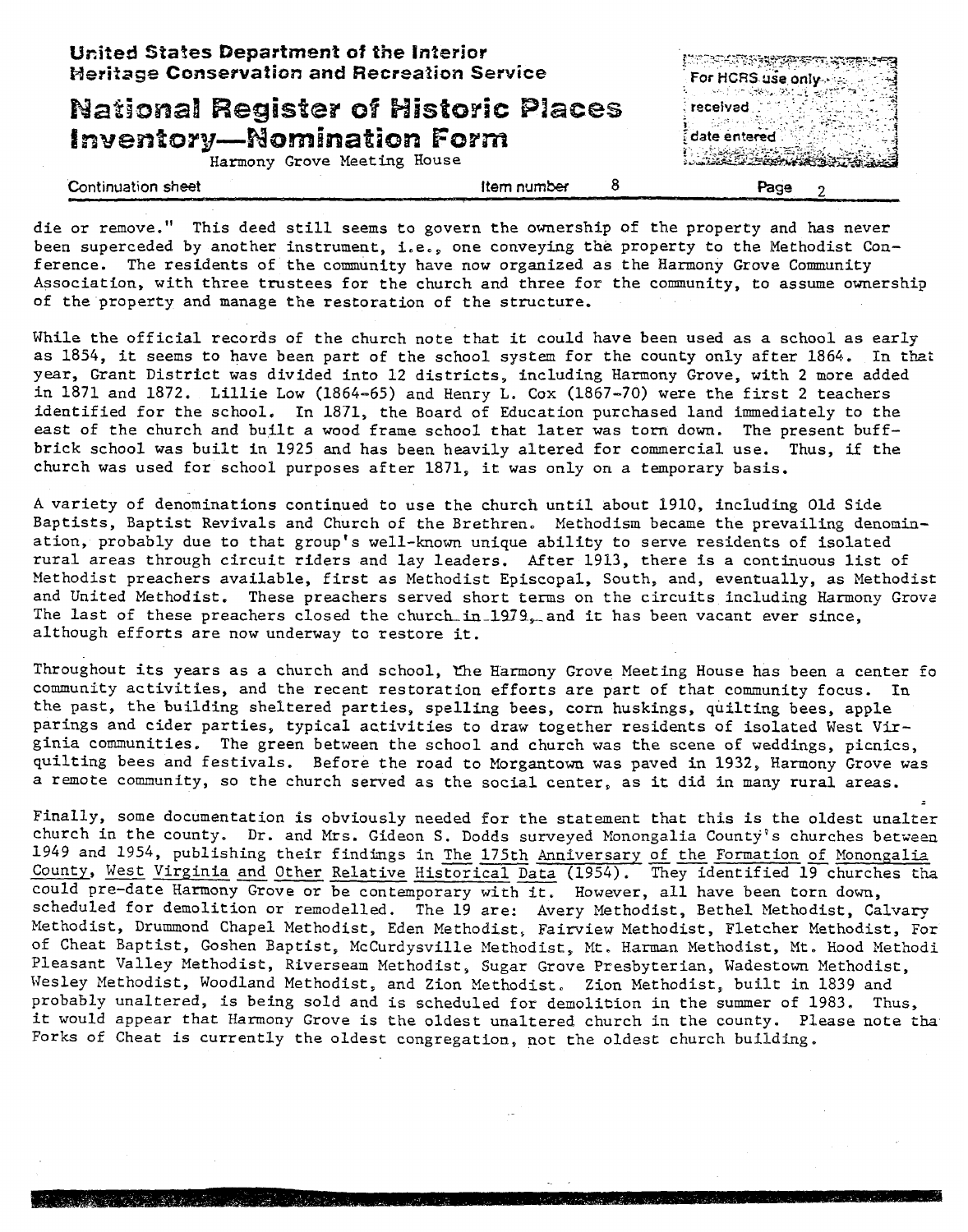# **9. Major Bibliographical References**

see attached continuation sheet

|                              | 10. Geographical Data                                                                                                                                                                                                                                                                                                                                                                                              |                                                          |           |                 |               |                                                                    |  |
|------------------------------|--------------------------------------------------------------------------------------------------------------------------------------------------------------------------------------------------------------------------------------------------------------------------------------------------------------------------------------------------------------------------------------------------------------------|----------------------------------------------------------|-----------|-----------------|---------------|--------------------------------------------------------------------|--|
|                              | Acreage of nominated property                                                                                                                                                                                                                                                                                                                                                                                      | less than 1 acre                                         |           |                 |               |                                                                    |  |
|                              | Quadrangle name Morgantown South                                                                                                                                                                                                                                                                                                                                                                                   |                                                          |           |                 |               | Quadrangle scale 1:24000                                           |  |
| <b>UMT References</b>        |                                                                                                                                                                                                                                                                                                                                                                                                                    |                                                          |           |                 |               |                                                                    |  |
|                              | 584700                                                                                                                                                                                                                                                                                                                                                                                                             | 4384020                                                  | в         |                 |               |                                                                    |  |
| Zone                         | Easting                                                                                                                                                                                                                                                                                                                                                                                                            | Northina                                                 |           | Easting<br>Zone |               | Northing                                                           |  |
| c                            |                                                                                                                                                                                                                                                                                                                                                                                                                    |                                                          |           |                 |               |                                                                    |  |
|                              |                                                                                                                                                                                                                                                                                                                                                                                                                    |                                                          |           |                 |               |                                                                    |  |
| G                            |                                                                                                                                                                                                                                                                                                                                                                                                                    |                                                          |           |                 |               | 手足<br>ેરેલ                                                         |  |
|                              |                                                                                                                                                                                                                                                                                                                                                                                                                    |                                                          |           |                 |               |                                                                    |  |
|                              | Verbal boundary description and justification From deed: "Beginning at a stone in the road leading<br>from Evan's ferry and running W 6 N 52 poles to a chestnut. Thence S 15 W 9 $/2$ ?/ p. to a birch.<br>Thence E 20 S ll p. to a maple thence N $7\frac{1}{2}$ E 9/25 ps to the beginning. Containing 92 rods more<br>or less." Note that these directions are not given in normal metes & bounds terminology. |                                                          |           |                 |               |                                                                    |  |
|                              | List all states and counties for properties overlapping state or county boundaries                                                                                                                                                                                                                                                                                                                                 |                                                          |           |                 |               |                                                                    |  |
| state                        |                                                                                                                                                                                                                                                                                                                                                                                                                    | code                                                     | county    |                 |               | code                                                               |  |
| state                        |                                                                                                                                                                                                                                                                                                                                                                                                                    | code                                                     | county    |                 |               | code                                                               |  |
|                              |                                                                                                                                                                                                                                                                                                                                                                                                                    | <b>Form Prepared By</b>                                  |           |                 |               |                                                                    |  |
|                              |                                                                                                                                                                                                                                                                                                                                                                                                                    |                                                          |           |                 |               |                                                                    |  |
|                              | Dorothy J. Moore                                                                                                                                                                                                                                                                                                                                                                                                   |                                                          |           |                 |               |                                                                    |  |
|                              |                                                                                                                                                                                                                                                                                                                                                                                                                    |                                                          |           | Dolores Fleming |               | Barbara Howe                                                       |  |
|                              | name/title sec.-treas., Harmony Grove Comm. Assoc.; Graduate Assistant and Asst. Professor                                                                                                                                                                                                                                                                                                                         |                                                          |           |                 |               | West Virginia University History Departmen                         |  |
|                              | organization Harmony Grove Community Association                                                                                                                                                                                                                                                                                                                                                                   |                                                          |           | date            | May 1983      |                                                                    |  |
|                              | street & number Route 2, Box 30                                                                                                                                                                                                                                                                                                                                                                                    |                                                          |           |                 |               | (304) 293-2421 (Fleming, Howe)<br>telephone (304) 292-7946 (Moore) |  |
|                              |                                                                                                                                                                                                                                                                                                                                                                                                                    |                                                          |           |                 |               |                                                                    |  |
|                              | Morgantown                                                                                                                                                                                                                                                                                                                                                                                                         |                                                          |           | state           | West Virginia |                                                                    |  |
|                              |                                                                                                                                                                                                                                                                                                                                                                                                                    | <b>State Historic Preservation Officer Certification</b> |           |                 |               |                                                                    |  |
|                              | The evaluated significance of this property within the state is:                                                                                                                                                                                                                                                                                                                                                   |                                                          |           |                 |               |                                                                    |  |
|                              |                                                                                                                                                                                                                                                                                                                                                                                                                    |                                                          |           |                 |               |                                                                    |  |
|                              | national                                                                                                                                                                                                                                                                                                                                                                                                           | state                                                    | $X$ local |                 |               |                                                                    |  |
|                              | As the designated State Historic Preservation Officer for the National Historic Preservation Act of 1966 (Public Law 89-<br>665), I hereby nominate this property for inclusion in the National Register and certify that it has been evaluated                                                                                                                                                                    |                                                          |           |                 |               |                                                                    |  |
|                              | according to the criteria and procedures set forth by the National Park Service/                                                                                                                                                                                                                                                                                                                                   |                                                          |           |                 |               |                                                                    |  |
|                              | <b>State Historic Preservation Officer signature</b>                                                                                                                                                                                                                                                                                                                                                               |                                                          |           |                 |               |                                                                    |  |
|                              |                                                                                                                                                                                                                                                                                                                                                                                                                    | State Historic Preservation                              | /fficer   |                 | date          | July 13, 1983                                                      |  |
|                              | For NPS use only                                                                                                                                                                                                                                                                                                                                                                                                   |                                                          |           |                 |               |                                                                    |  |
|                              | I hereby certify that this property is included in the National Register                                                                                                                                                                                                                                                                                                                                           |                                                          |           |                 |               |                                                                    |  |
|                              |                                                                                                                                                                                                                                                                                                                                                                                                                    |                                                          |           |                 | date          |                                                                    |  |
| city or town<br>4 Q<br>title | Keeper of the National Register                                                                                                                                                                                                                                                                                                                                                                                    |                                                          |           |                 |               |                                                                    |  |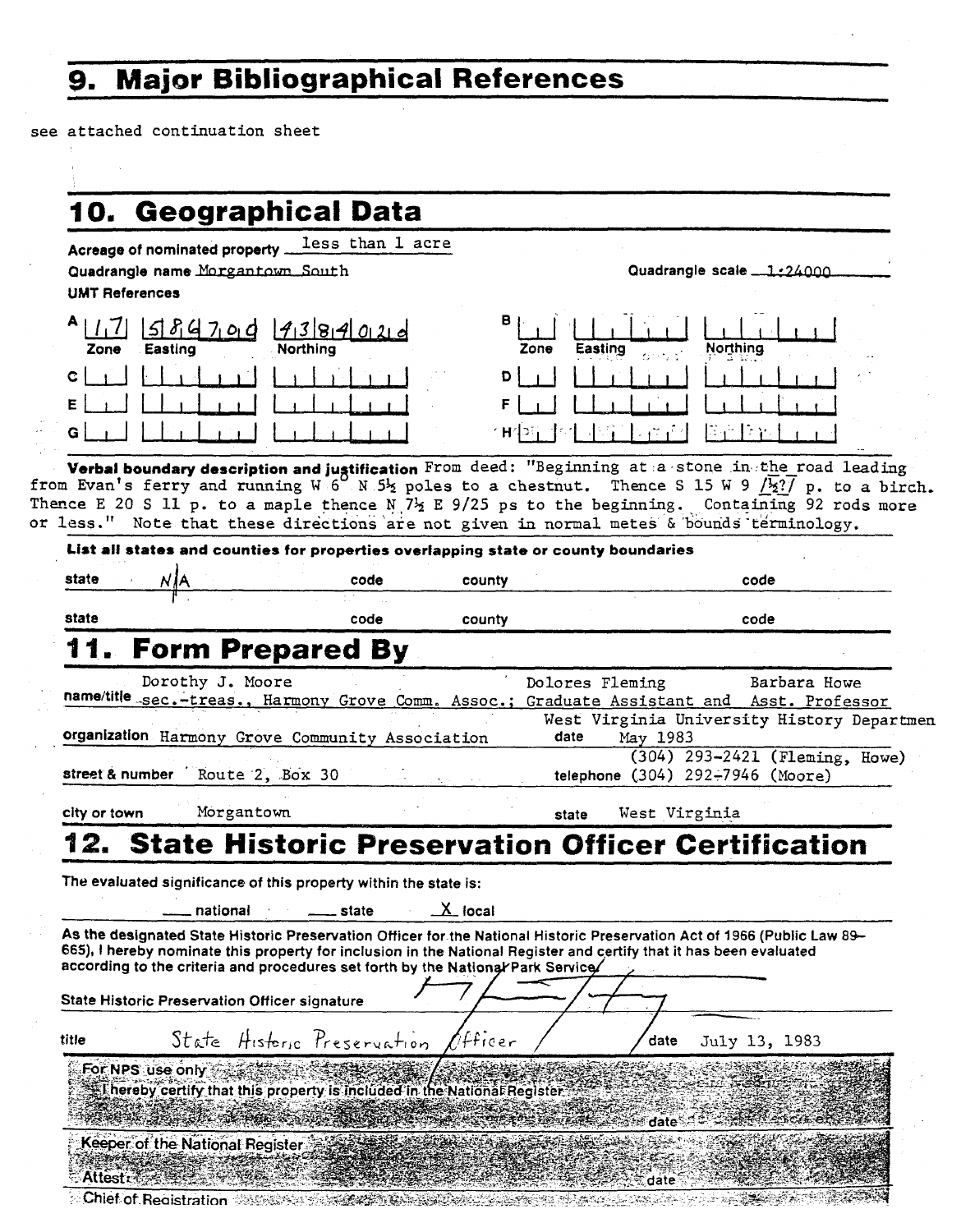| United States Department of the Interior<br><b>Heritage Conservation and Recreation Service</b>                                                                                                                                                                                                                                                                                                                                          |             | <b>DURANT RESERVE</b><br>For HCRS use only<br>received<br>date entered-<br>والمتحافظ والأستان والمتنازل |                          |  |
|------------------------------------------------------------------------------------------------------------------------------------------------------------------------------------------------------------------------------------------------------------------------------------------------------------------------------------------------------------------------------------------------------------------------------------------|-------------|---------------------------------------------------------------------------------------------------------|--------------------------|--|
| <b>National Register of Historic Places</b><br><b>Inventory-Nomination Form</b><br>Harmony Grove Meeting House                                                                                                                                                                                                                                                                                                                           |             |                                                                                                         |                          |  |
| <b>Continuation sheet</b>                                                                                                                                                                                                                                                                                                                                                                                                                | Item number | 9                                                                                                       | $\mathbf{2}$<br>Page     |  |
| Collection of 13 original notebooks, tablets and notes, August 1853-1963, belonging to teachers.<br>students and parishioners of the Harmony Grove Sabbath School, in files of Mr. and Mrs.<br>Willis Mundell.                                                                                                                                                                                                                           |             |                                                                                                         |                          |  |
| "Constitution of the Harmony Grove Meeting House," typescript transcription by Mabel R. Michael<br>of original constitution and by-laws in possession of Gilla C. Willis on 17 March 1962.                                                                                                                                                                                                                                               |             |                                                                                                         |                          |  |
| Core, Earl L. The Monongalia Story: A Bicentennial History. Vol. 3. Discord.<br>W.Va.: McClain Printing Co., 1979.                                                                                                                                                                                                                                                                                                                       |             |                                                                                                         | Parsons,                 |  |
| Gilbert, Blanche E. "Harmony Grove." 1922 local history typescript by a teacher at Harmony<br>Grove School, in files of Harmony Grove Community Association.                                                                                                                                                                                                                                                                             |             |                                                                                                         |                          |  |
| "Harmony Grove United Methodist Church." Morgantown Dominion-Post Panorama. 27 March 1983.                                                                                                                                                                                                                                                                                                                                               |             |                                                                                                         |                          |  |
| Interviews with long-time residents of the community: Clyde Brand, Lucille Brand, Hazel Brock,<br>Russell Brown (College Park, Maryland), Mabel Michael (Goldsboro, North Carolina), Mrs. Guy<br>Morris (Ohio), Mr. and Mrs. Willis Mundell, Eunice Rich, Orza Talbot, Marion Tapp. Note,<br>it appears that members of the community association interviewed every member of the communit<br>over the age of 80 that they could locate. |             |                                                                                                         |                          |  |
| List of Pastors of Harmony Grove Church, typescript list in files of Harmony Grove Community<br>Association.                                                                                                                                                                                                                                                                                                                             |             |                                                                                                         |                          |  |
| List of School Teachers at Harmony Grove from 1864-1933, typescript list in files of Harmony<br>Grove Community Association.                                                                                                                                                                                                                                                                                                             |             |                                                                                                         |                          |  |
| Monongalia Historical Society. The 175th Anniversary of the Formation of Monongalia County,<br>West Virginia and other Relative Historical Data. Morgantown, W.Va.: Monongalia Historical<br>Society, 1954.                                                                                                                                                                                                                              |             |                                                                                                         |                          |  |
| Monongalia County Deed Book 21 (old series), pp. 117-118.                                                                                                                                                                                                                                                                                                                                                                                |             |                                                                                                         |                          |  |
| Wiley, Samuel T. History of Monongalia County, West Virginia.<br>Publishing Co., 1883.                                                                                                                                                                                                                                                                                                                                                   |             |                                                                                                         | Kingwood, W.Va.: Preston |  |
|                                                                                                                                                                                                                                                                                                                                                                                                                                          |             |                                                                                                         |                          |  |
|                                                                                                                                                                                                                                                                                                                                                                                                                                          |             |                                                                                                         |                          |  |
|                                                                                                                                                                                                                                                                                                                                                                                                                                          |             |                                                                                                         |                          |  |
|                                                                                                                                                                                                                                                                                                                                                                                                                                          |             |                                                                                                         |                          |  |

 $\hat{\mathcal{A}}$ 

 $\hat{\mathcal{A}}$ 

 $\frac{1}{\sqrt{2}}$ 

ಸಾಕೃತಿಕ,

 $\ddot{\cdot}$ 

 $\frac{1}{\sqrt{2}}$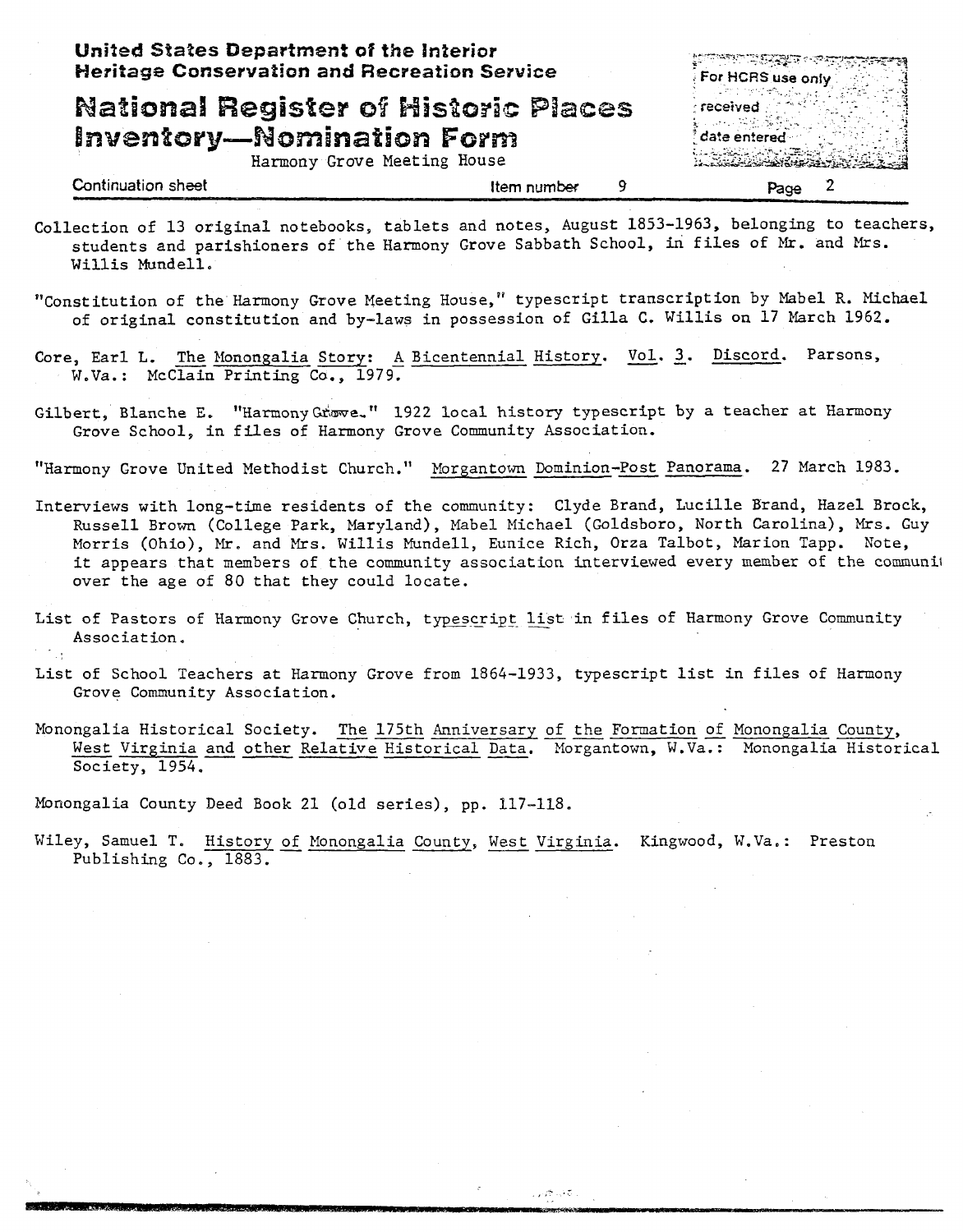$(78)$ UNITED STATES DEPARTMENT OF THE INTERIOR HERITAGE CONSERVATION AND RECREATION SERVICE

## NATIONAL REGISTER OF HISTORIC PLACES INVENTORY -- NOMINATION FORM



Harmony Grove Meeting House--Sketch Map of Deed Description scale: 1"=20 poles



 $3 - 300A$